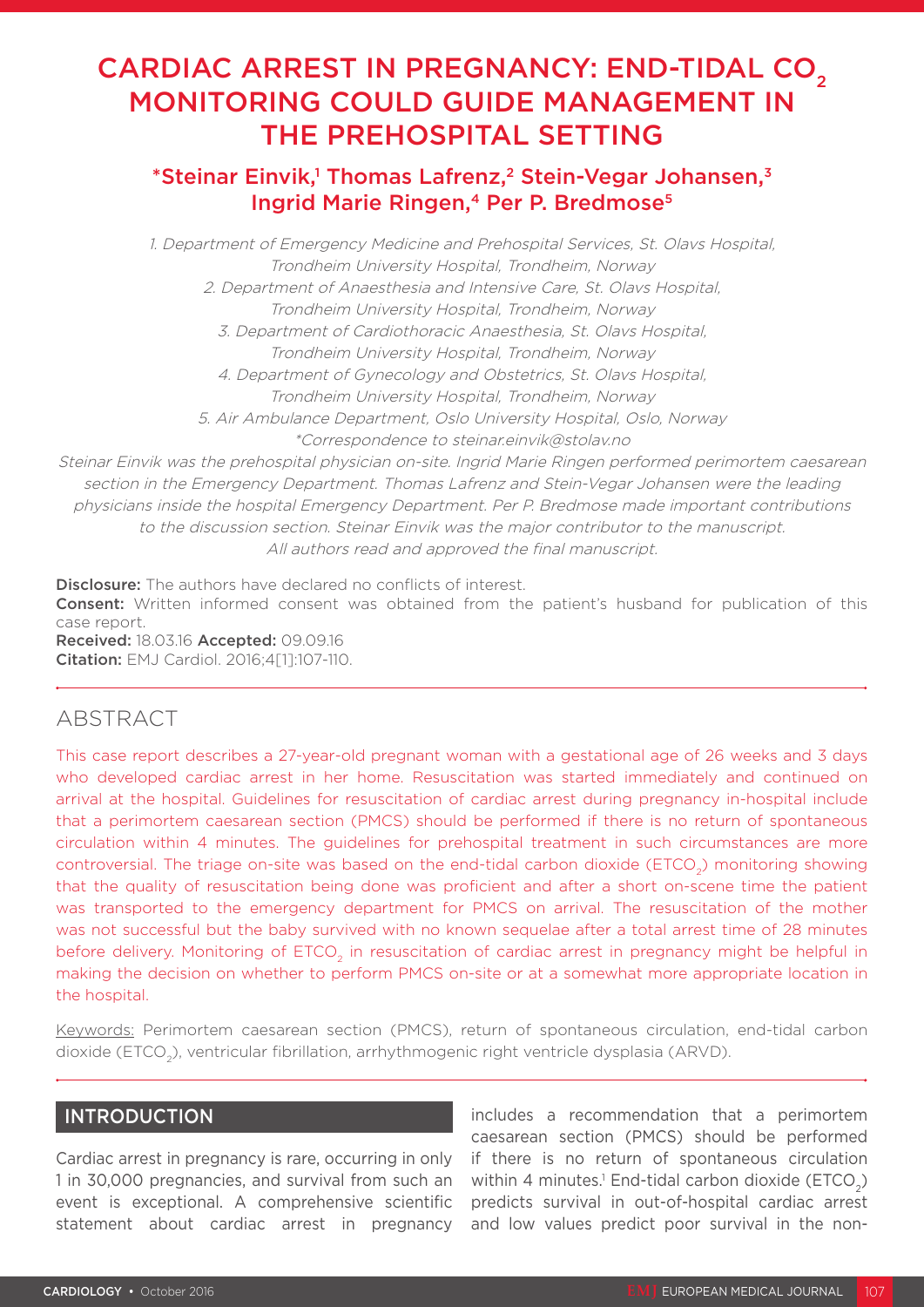pregnant population.2 We present a case from St. Olavs Hospital, a hospital caring for 4,000 births annually.

### CASE REPORT

A 27-year-old woman, *gravida* four, *para* one, was pregnant at gestational age of 26 weeks and 3 days. She had complained of several episodes of palpitations, which were self-limiting. On one occasion she sought medical attention and was referred to cardiologic outpatient clinic. Unfortunately, there is no electrocardiogram available from this consultation. She had not seen the cardiologist by the time of the arrest.

At home on the day, she had felt uncomfortable with palpitations for some seconds before she lost consciousness. Bystanders immediately called the emergency dispatch centre. After a minute, bystanders started chest compressions guided by the dispatch operators. The first heart rhythm upon arrival by ambulance personnel 7 minutes later showed low amplitude ventricular fibrillation. Two shocks of 200 joules were delivered with standard placement of pads without effect. Advanced cardiac life support was continued and a laryngeal mask was successfully inserted. Three minutes after the arrival of the air ambulance crew (flight anaesthesiologist and paramedic) the heart rhythm had degenerated to asystole and the patient was put on an automated chest compression device (LUCAS™, LUCAS 2, Jolife, Lund, Sweden). ETCO<sub>2</sub> showed 5.5 kPa (41 mmHg) with LUCAS ongoing, but no pulses were detected and rapidly diminishing ETCO<sub>2</sub> values were seen when LUCAS was paused. The air crew personnel decided to 'load and go' to the Emergency Department (ED) at St. Olavs Hospital, a 5-minute drive from the scene.

The relevant hospital resources were alerted by the dispatch centre when the ambulance started driving to the hospital. In the ambulance, the patient was tilted to the left side with continuous chest compressions using LUCAS. ETCO<sub>2</sub> remained between 5 and 6 kPa (37.5 and 45.0 mmHg).

Within 2 minutes after arrival in the ED, the baby was delivered by PMCS, some 28 minutes after the maternal arrest. Initially the baby was bradycardic (heart rate 70–80 bpm) which rapidly rose with ventilations. No chest compressions were needed. The Apgar score was 1-2-3. The baby was immediately intubated and put in an incubator for proper treatment.

The resuscitation of the mother continued following guidelines for adult advanced cardiac resuscitation.3 The ETCO<sub>2</sub> was kept at approximately 5-6 kPa (37.5–45.0 mmHg) throughout the resuscitation, correlating to an arterial blood gas value of 10 kPa (75 mmHg). The first lactate value was 9.2 mM, corresponding to a pH of 6.95. The resuscitative efforts gave no improvement in physiologic status and the patient was put on extracorporeal membrane oxygenation (CARDIOHELP™ Extracorporeal Life Support System, Maquet Medical Systems, Getinge Group, New Jersey, USA) which was accomplished 45 minutes after arrival in the ED.

In the Cardiothoracic Intensive Care Unit, the patient was dependent on full extracorporeal life support. The resuscitative efforts were futile and approximately 10 hours after the arrest the circulatory support was withdrawn and the patient died.

The autopsy concluded with a diagnosis of arrhythmogenic right ventricle dysplasia (ARVD), confirmed by histological examination.

#### **DISCUSSION**

This case, in our view, illustrates some interesting learning points:

#### 1. Prehospital Care

The algorithm of prehospital resuscitation of cardiac arrest in pregnancy points out the need for PMCS to be done on-site given there was no response to cardiopulmonary resuscitation for 4 minutes.<sup>3,4</sup> The main reason for this is to improve the circulation to the mother by relieving the aortocaval pressure caused by the enlarged uterus at 20-24 weeks of pregnancy.<sup>5</sup> Hence the mother is prioritised when pregnant and in cardiac arrest. In our case, the high ETCO<sub>2</sub> at all times illustrated effective resuscitation, $2$  although the best cardiac output in resuscitation of the non-pregnant population is 30% of normal.<sup>3</sup> Another indicator of good resuscitation is the fact that a surviving child is delivered, who survives with no cerebral sequelae detected 12 months after the incident. The child's psychomotor development will be monitored by paediatric out-patient examinations twice annually.

It was a 5-minute drive to the ED, where all appropriate resources needed were available. If the on-site ETCO<sub>2</sub> values had been lower i.e. 1–2 kPa (7.5–15.0 mmHg), the suspicion for an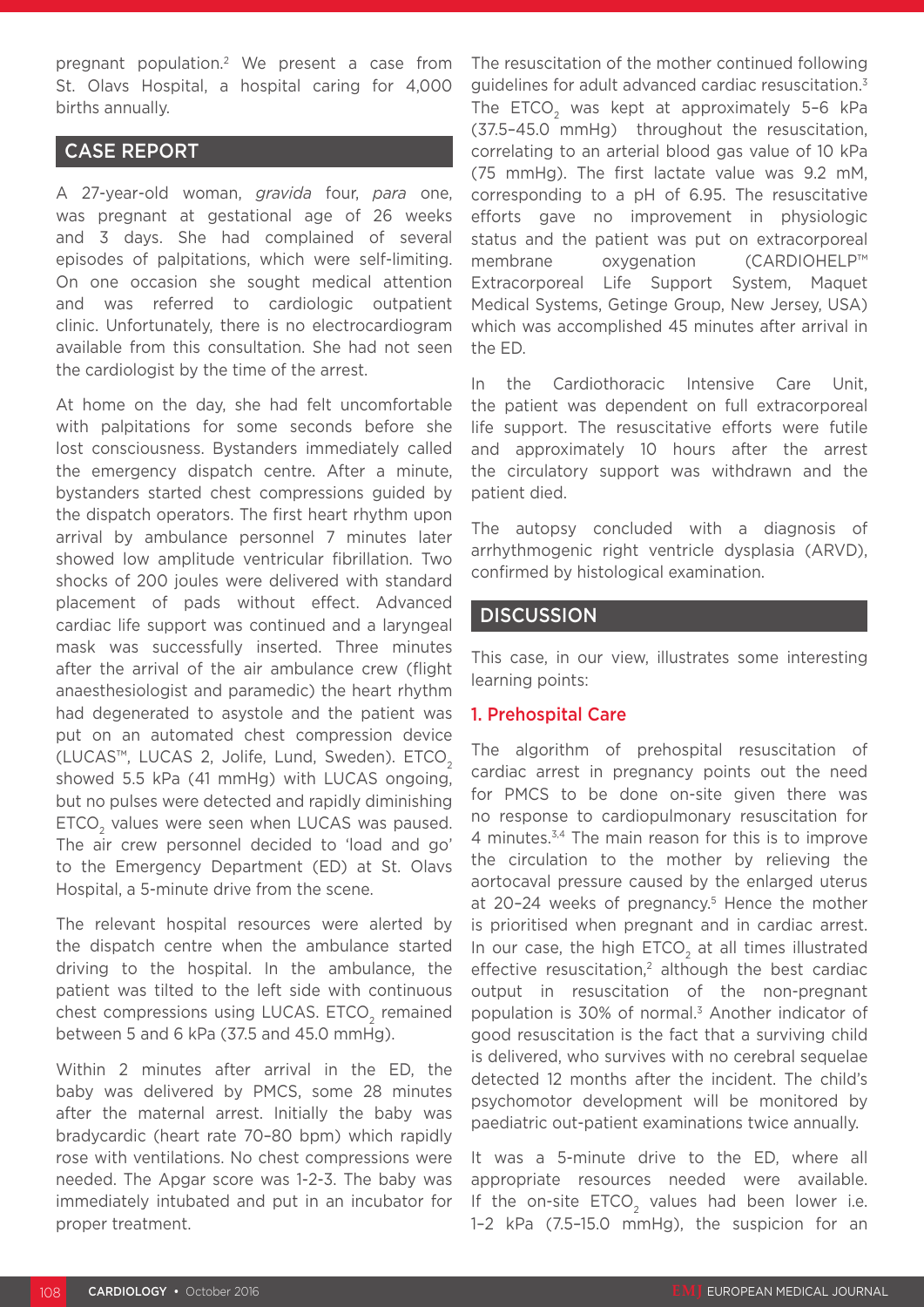obstruction to the circulation like pulmonary or amniotic fluid embolism would have been stronger. Resuscitation in such conditions is often futile.<sup>6</sup> In this situation, with low  $ETCO<sub>2</sub>$ , there would have been an urgent need for immediate PMCS to relieve aortocaval compression. The prehospital anaesthetist on scene decided to 'load and go' to the ED, the alternative was to stay on-site and perform PMCS.

The prehospital anaesthetist was not trained to do such a procedure and the risk was then extensive bleeding to the mother with no health personnel available to take care of the child. Instead, the patient was met by a team in the ED, where the obstetrician recently had been in the Medical Simulation Center at St. Olavs Hospital training for this procedure (PMCS). The main reason for the 'load and go' decision to the ED was the relatively high ETCO<sub>2</sub> when compressions were carried out with the LUCAS.

Prehospital PMCS has very limited survival rates, as reported by others, and is so seldom performed worldwide that it cannot be regarded as a standard of care.7 If there is indication for prehospital PMCS to be done, we think there should be an experienced prehospital physician to do the procedure.

#### 2. Why Did the Patient Arrest?

The main hypothesis is thought to be that the patient arrested due to a primary arrhythmia, most likely ARVD as mentioned. ARVD is an autosomal dominant inherited disease of the heart muscle characterised by fibrofatty degeneration of the cardiomyocytes which leads to electrical instability and contractility abnormalities.<sup>8</sup> During pregnancy, plasma volume, cardiac output, and heart rate increase by as much as 30% compared to a normal non-pregnant state.<sup>1</sup> This means the heart has an increased workload and in susceptible individuals this could lead to a fatal arrhythmia.<sup>8</sup> Prior to the day that the patient arrested, she had several syncopal episodes, most likely because of a self-limiting malignant arrhythmia. On the day she arrested the main hypothesis is that her heart rhythm rapidly degenerated to ventricular fibrillation as opposed to the more benign developing episodes as described above. We do not know whether cardiac arrest

caused by ARVD is especially difficult to resuscitate. Theoretically, as outlined above, cardiac arrest caused by pulmonary or amniotic fluid embolism might have low ETCO<sub>2</sub> values when resuscitated.<sup>6</sup> In such cases PMCS on-site could be more beneficial than in our case to improve the circulation. In this case the ETCO<sub>2</sub> levels were indicating no obstruction to the circulation, and that good quality resuscitation was being done.

#### 3. Why Did the Child Survive with No Cerebral Sequelae Detected 12 Months After the Incident While the Mother Died?

The main hypothesis supporting this fact is the good-quality resuscitation done by the bystanders immediately available on scene when the mother arrested. This resuscitation continued when the ambulance personnel arrived and during transportation to the ED with the automated chest compression and ventilation devices working and being delivered to the patient. The ETCO<sub>2</sub> values were satisfactory at all times throughout the resuscitation, illustrating that the circulation was as good as it could have been in this critical situation.

The caesarean section team in the ED finished the procedure within 2 minutes after arrival. There was a neonatal intensive care team taking care of the child when delivered; this slowly improved the child's clinical condition, despite the Apgar score being 3 after 10 minutes.

The baby was delivered some 28 minutes from the arrest mark, which is an unusually long time span considering the good outcome. This time frame has been described previously in the literature although it is rare.<sup>9</sup>

## **CONCLUSION**

Cardiac arrest in pregnancy is a critical condition with high mortality. In this case we describe a surviving baby and a non-surviving mother after a high-quality resuscitation and a long time span from arrest to delivery. Monitoring of  $ETCO<sub>2</sub>$  in resuscitation of cardiac arrest in pregnancy might be helpful in deciding whether to perform PMCS on-site or at a somewhat more appropriate location in the hospital.